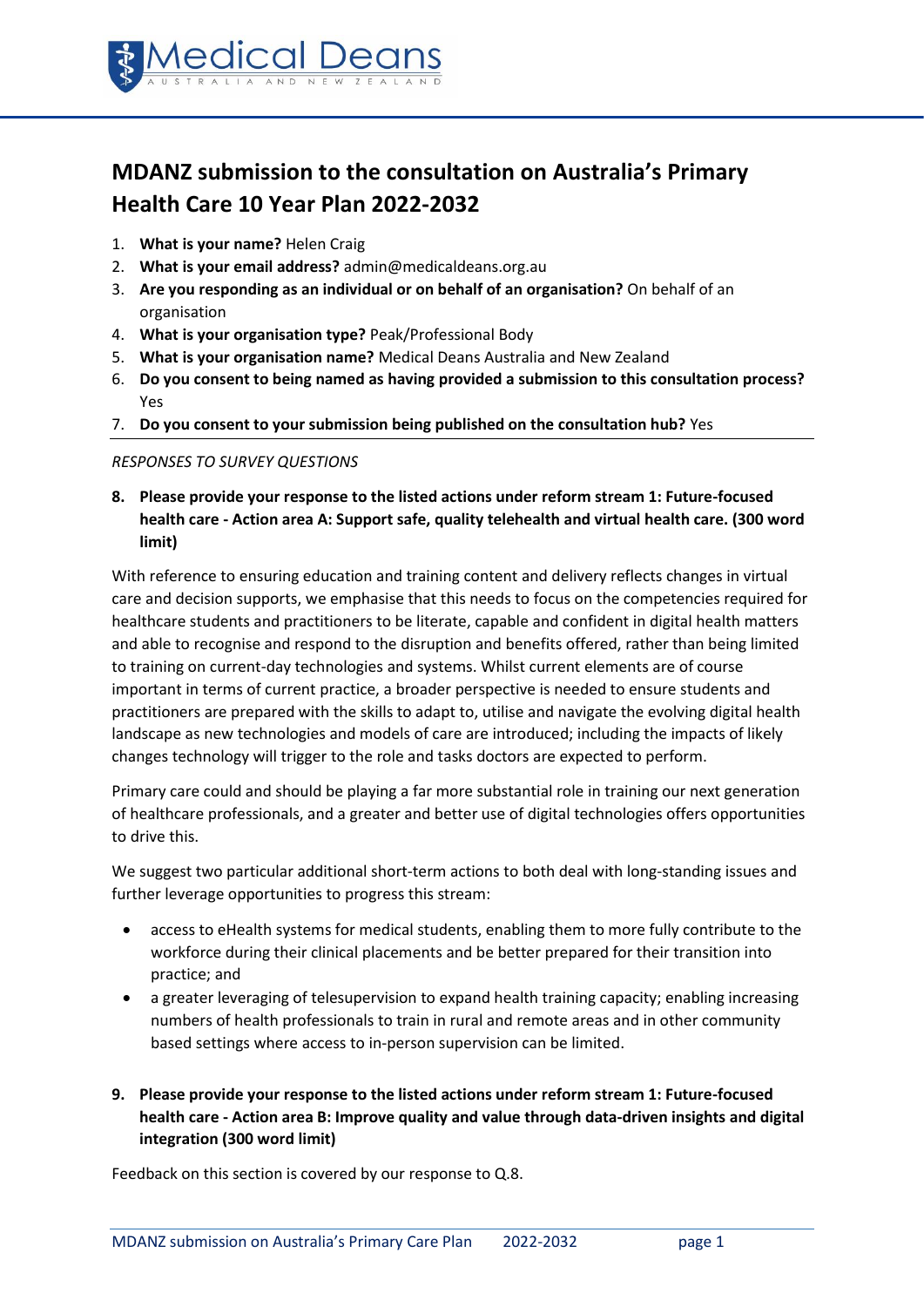

**10. Please provide your response to the listed actions under reform stream 1: Future-focused health care - Action area C: Harness advances in health care technologies and precision medicine (300 word limit)**

Feedback on this section is covered by our response to Q.8.

## **11. Please provide your response to the listed actions under reform stream 2: Person-centred primary health care, supported by funding reform – Action area A: Incentivise person-centred care through funding reform, using VPR as a platform (300 word limit)**

Primary care funding reform must include a focus on increasing the capacity to train our future health workforce. The training of students and trainees must be embedded within the practice's clinical service model and culture for it to be effective for both the student/trainee and the health service; it cannot be an add-on. A move to VPR is a key opportunity to integrate the funding of training within the practice funding model, and fully realise the opportunity for students/trainees to have invaluable longitudinal experience of providing ongoing care to patients.

We urgently need:

- more investment in, and more flexible approaches to, building high quality training and supervision capacity in general practice and across primary care;
- new ways of funding medical student placements; and
- community-based placements as a substantial part of prevocational training, shifting our focus from the dominance of hospital-based experiences to students training in and for the community-based settings where healthcare is most commonly provided and most sorely needed.

New, specific funding mechanisms are required that provide adequate, sustainable reimbursement for GPs to train and supervise students and trainees; and, where needed, capital funding for practices to establish additional consulting spaces. The current Teaching Payment, paid through the Practice Incentive Program (PIP), reimburses GPs for teaching medical students to a maximum of 2 sessions per GP per day. The reimbursement rate of \$200 per session has not increased since January 2015 and is no longer sufficient for GPs to undertake this vital work.

The quality of early training experiences is vital. Poor experiences not only impacts students' and trainees' learning, but can actively discourage them from pursuing that career. We need to ensure we are not imposing yet more burden and pressure on already over-stretched GPs – what is needed is support, investment, and a sustainable model.

## **12. Please provide your response to the listed actions under reform stream 2: Person-centred primary health care, supported by funding reform – Action area B: Boost multidisciplinary team-based care (300 word limit)**

A key element in supporting effective multidisciplinary care is providing valuable multidisciplinary learning experiences for health students. Increasing interprofessional education is a priority for medical schools, and having more opportunities to follow this up with work-based placements and training that are based in multidisciplinary teams would help further develop the application of their learning and help inculcate team-based thinking as students move into practice.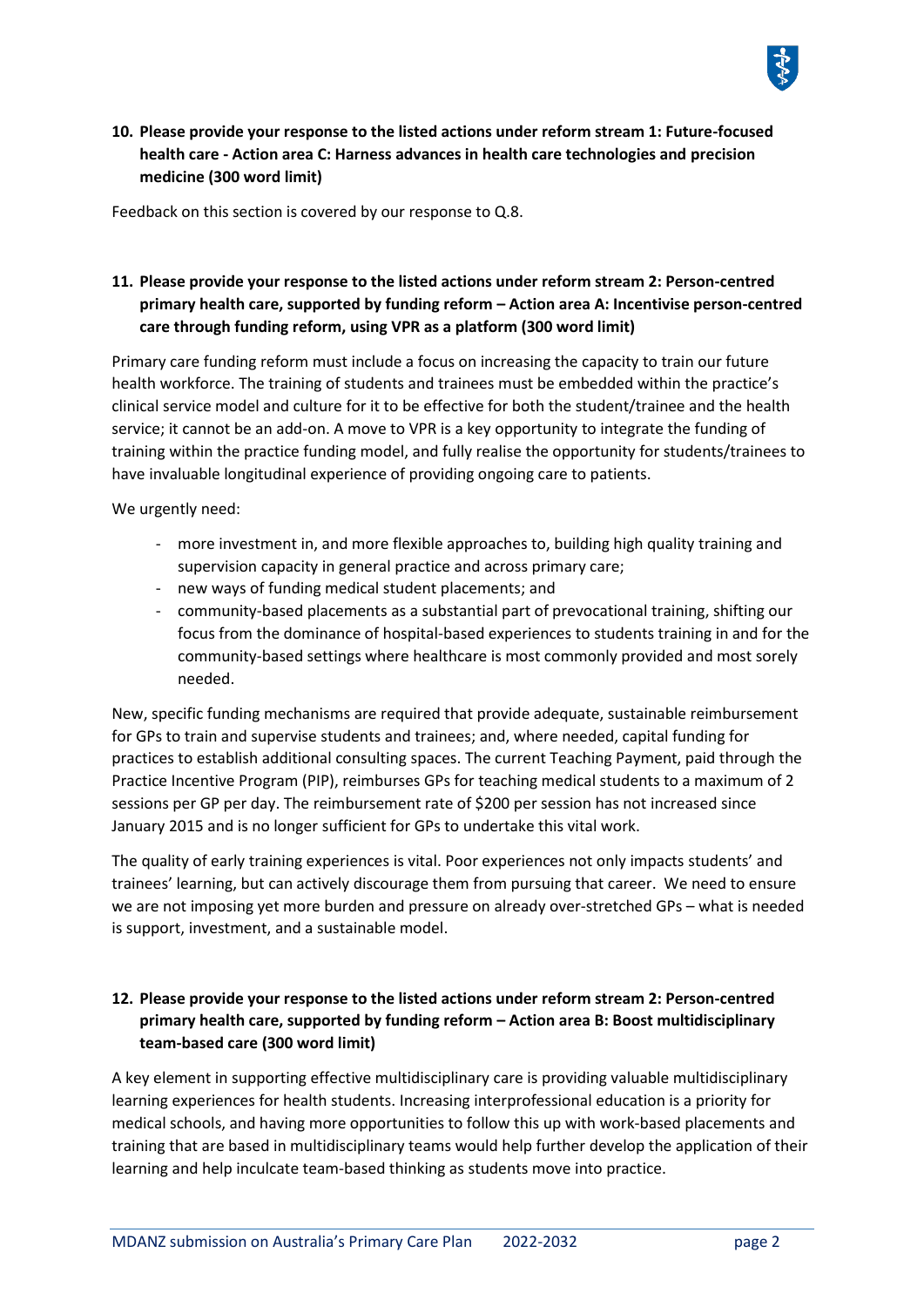

Including in this Plan an additional, explicit aim to grow opportunities for multidisciplinary learning experiences, with associated actions, would ensure this opportunity is not lost. The actions should include consideration of more flexible approaches to the accreditation of training places and supervisor models, and further leveraging technology.

Whilst it is good that the National Medical Workforce Strategy is referenced, this Plan would benefit from being clearer on how these two align and connect – they need to be integrated, otherwise there is a risk they could be implemented in a parallel but separate manner and we lose opportunities to co-design vital elements and develop a shared and mutually supportive model.

# **13. Please provide your response to the listed actions under reform stream 2: Person-centred primary health care, supported by funding reform – Action area C: Close the Gap through a stronger community controlled sector (300 word limit)**

Growing the Indigenous Medical workforce is a priority for medical schools, as is educating and supporting non-Indigenous medical students to ensure they are culturally safe and technically capable to the level required for graduation.

The ability for medical students to spend time working with and caring for Indigenous patients and families – in community settings as well as hospitals – is an important and invaluable aspect of their work-based learning. Along with students of other health professions, they benefit greatly from being able to experience, learn and contribute to Aboriginal Community Controlled Health Services (ACCHS). Our annual survey of final-year medical students (the Medical Schools Outcomes Database) shows the continuing interest in students wanting Indigenous health to be a part of their future career; 53% last year, increasing from 41% 5 years ago<sup>1</sup>.

However, the ability for many ACCHS to incorporate student learning within their services is limited. The Plan needs additional actions and resources for those ACCHS who wish to grow their training capacity, so that medical and health professional education can be a core part of their service model.

Progress is being made in growing the Aboriginal and Torres Strait Islander medical workforce, with Aboriginal and Torres Strait Islander medical students comprising 3.2% of this year's domestic cohort and graduating numbers nearly doubling since 2016<sup>2</sup>. However, sustained support and work is needed to ensure the "Aboriginal and Torres Strait Islander health workforce continues to grow". We could not see any actions in this Plan directly linking to this aim. We again reiterate that, while we strongly support the Strategy's action to "implement the … National Aboriginal and Torres Strait Islander Health Workforce Strategic Framework", clearer statements are needed on where this Primary Care Plan connects and can both benefit from and support the Framework.

**14. Please provide your response to the listed actions under reform stream 2: Person-centred primary health care, supported by funding reform – Action area D: Improve access to primary health care in rural areas (300 word limit)**

<sup>2</sup> <https://medicaldeans.org.au/data/>

<sup>1</sup> <https://medicaldeans.org.au/data/medical-schools-outcomes-database-reports/>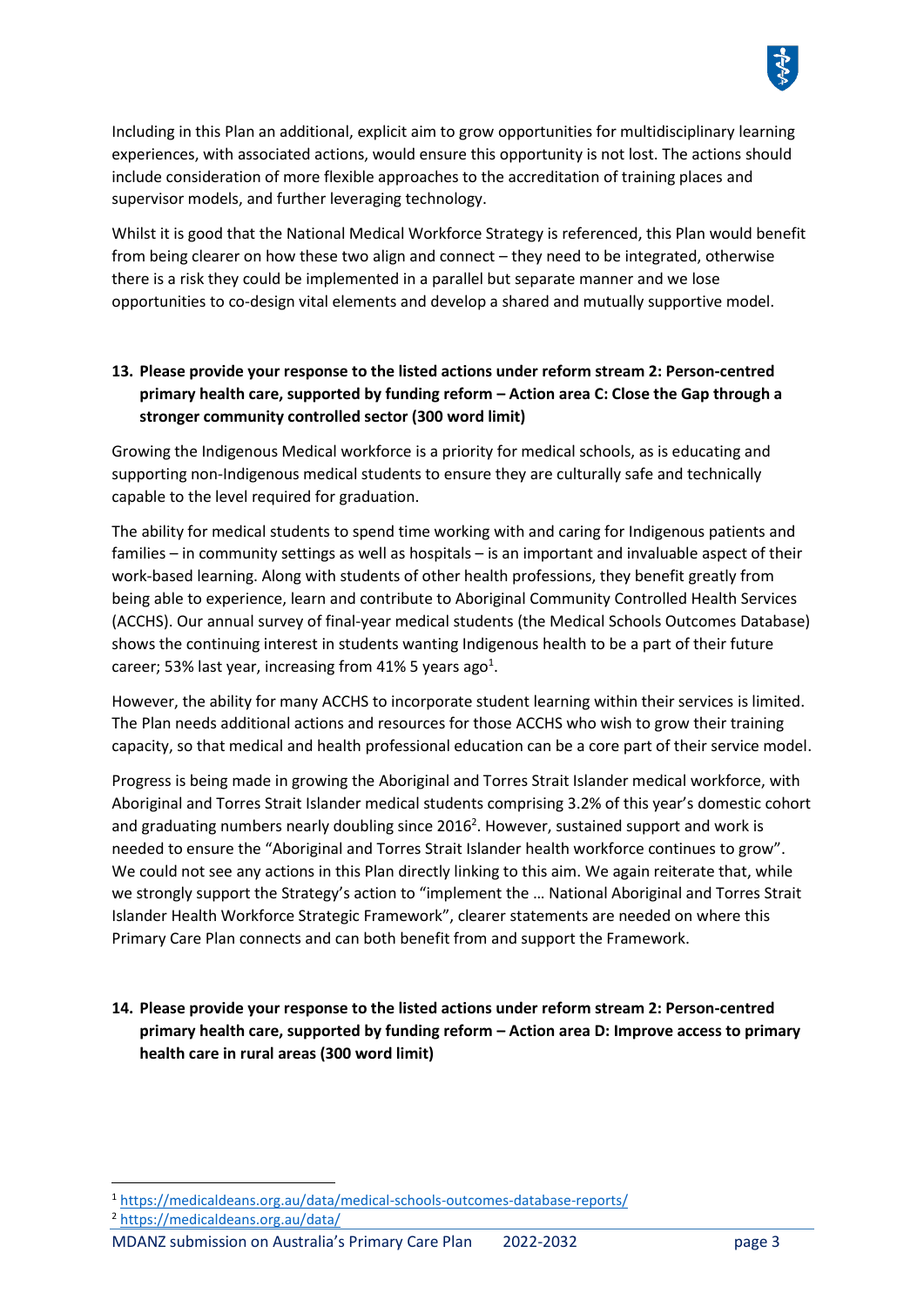

We strongly support the actions listed, however stress that more is needed to drive the development of new doctors wanting to, well-prepared for, and helped into rural primary care practice, including:

- regional governance of rural training the majority of this work needs to be done locally, and cannot be driven or managed from the city;
- a collaborative and aligned pipeline approach to medical training moving from our siloed approach to policy that addresses each stage of training separately, to a sustained supplychain perspective with each stage connected into, supporting, and leveraging the work done by others;
- trainees retaining continuity of service benefits, such as parental leave, and afforded comparable benefits when training in primary care to those provided for hospital-based roles;
- the crucial role of rurally-based GP mentors and supports during training and in particular during key transition points – not only to inspire and teach, but to provide the support needed for those experiencing difficulties during their training; and
- opportunities afforded by technology and the step-change driven by the COVID-19 pandemic to better leverage new and more flexible approaches, for example the greater acceptance of tele-supervision to expand regional training.

New doctors must be able to pursue a well-rounded and rewarding career, and this must include more opportunities in primary care and rural practice to develop a career combining clinical practice with teaching, research and leadership roles. Not only do we need a sufficient GP academic workforce to teach, support and inspire our new cohort of rural GPs and rural generalists, but we need to stop losing some of our best new doctors to city-based careers due to a lack of opportunities and support for rural GP academics. The funding reforms proposed must address this.

**15. Please provide your response to the listed actions under reform stream 2: Person-centred primary health care, supported by funding reform – Action area E: Improve access to appropriate care for people at risk of poorer outcomes (300 word limit)**

Nothing further to add.

**16. Please provide your response to the listed actions under reform stream 2: Person-centred primary health care, supported by funding reform – Action area F: Empower people to stay healthy and manage their own health care (300 word limit)**

Nothing further to add.

# **17. Please provide your response to the listed actions under reform stream 3: Integrated care, locally delivered – Action area A: Joint planning and collaborative commissioning (300 word limit)**

"Delivering regionally and locally integrated health service models" – as stated in Stream 3 – is dependent on having the workforce the community needs. This Plan needs to include appropriate actions to integrate the training of future doctors within its proposed approach to restructuring, realigning, and reforming the funding of primary care services – recognising this fundamental importance.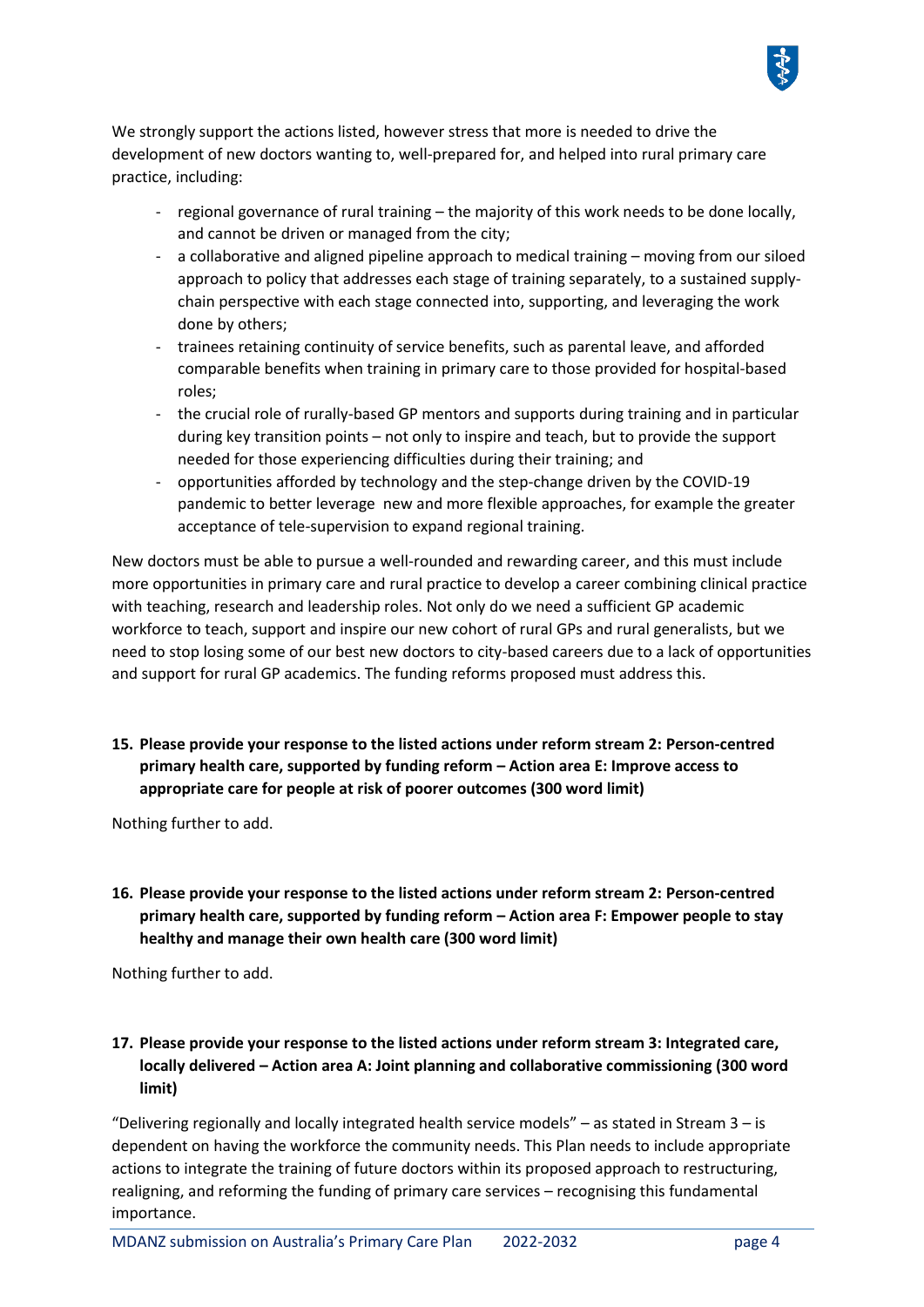The proposed joint planning and collaborative work outlined in this Plan provides a significant opportunity to better connect medical training across the sectors and across the stages. As "PHNs and LHNs are best placed to understand the needs of regional and local populations" so are rurallybased health profession education providers – such as Rural Clinical Schools – best placed to contribute to and connect education and training to local needs and capacity. Within sufficient focus on this, we will not achieve the "robust local workforce" the Plan refers to and relies upon.

The increase in regionally-based medical education has been substantial and successful because it has been locally established and embedded. The proposed RACCHS offer a similar opportunity to embed clinical training within its new practice business model and enable more teaching in and for these new rural practices, and connect students and trainees into a network of mentors, supports and future colleagues.

# **18. Please provide your response to the listed actions under reform stream 3: Integrated care, locally delivered – Action area B: Research and evaluation to scale up what works (300 word limit)**

We need to grow our clinician-researcher and clinician-educator workforce, particularly in primary care and rural settings. Unless we have those with the appropriate skills and experience, the desired research cannot be undertaken and growth in regional training cannot be delivered. There is an acknowledged crisis in academic general practice – it is an ageing workforce, not replenishing at the required rate. This is having multiple, serious flow-on impacts including: reduced capacity to train new GPs, with subsequent impacts on hospital-based care due to a stressed and under-resourced primary care sector; limited capacity for research into and led by general practice; a loss of skills to translate evidence into practice within primary care, and to teach the skills of reflection and evaluation in continuous quality improvement.

For many, being able to combine clinical practice with research, teaching and/or leadership contributes strongly to their career satisfaction. We cannot afford to lose graduates interested in general practice and rural careers because of this lack.

Explicit aims and actions need to be included:

- GP training pathways and roles, extending from medical school through postgraduate training, that enable graduates to explore a career as a clinician researcher/educator;
- students to be incentivised to pursue research and teaching-related degrees (e.g. an honours year or a Masters);
- national targets for clinician researchers (including an initial target of at least five per cent of medical graduates to enter a research training pathway leading to a PhD); and
- introduction of other critical enablers, including mentoring schemes, careers promotion initiatives, and targeting of research and education training opportunities to those likely to progress this career path.

Connecting RACCHS with the rural medical education infrastructure would also provide the ideal context to grow the capacity to train and support rurally-based primary care clinician-researchers and clinician-teachers.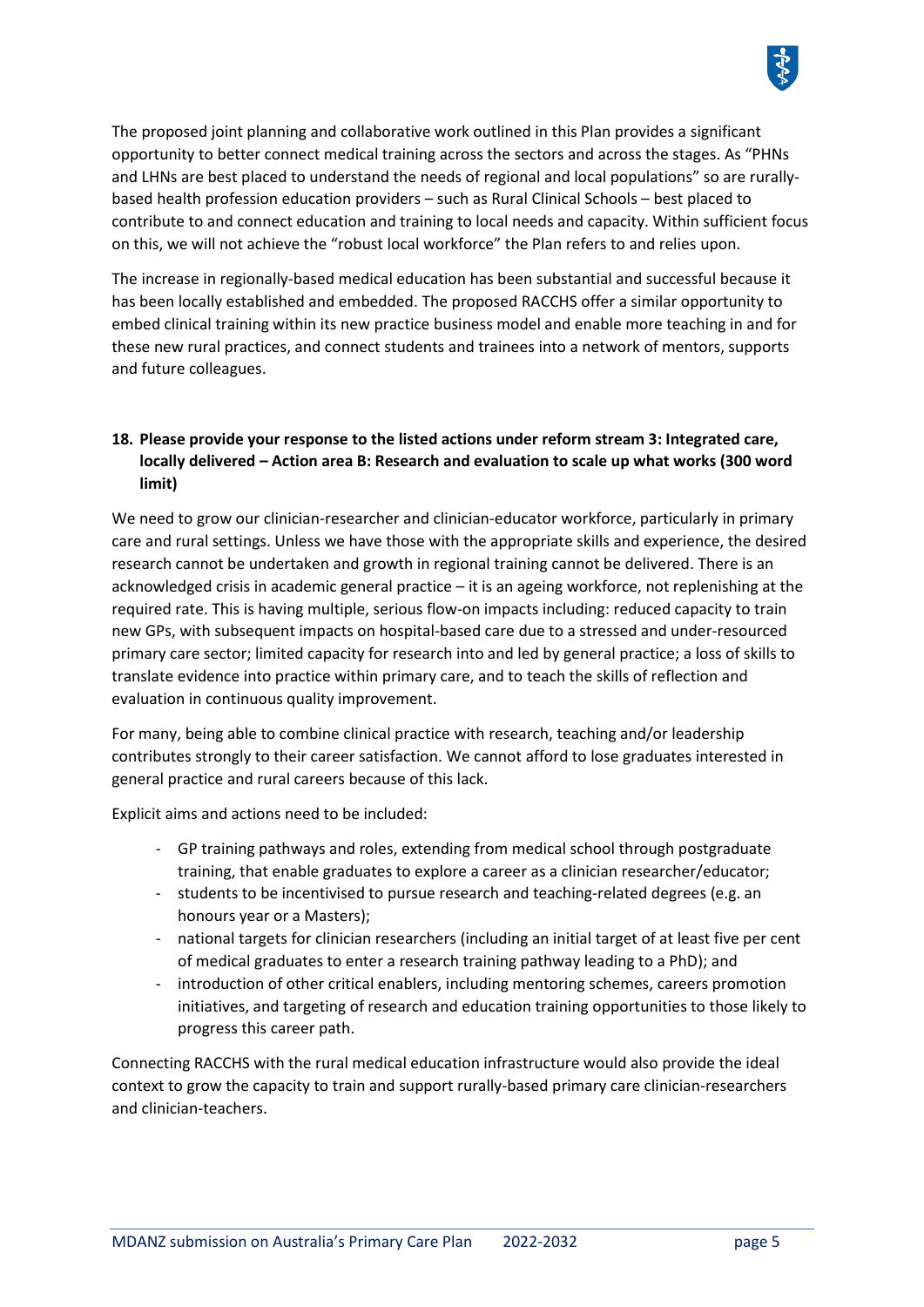

#### **19. Please provide your response to the listed actions under reform stream 3: Integrated care, locally delivered – Action area C: Cross-sectoral leadership (300 word limit)**

Medical Deans strongly supports the collaborative and cross-sectoral approach being proposed, and would be pleased to contribute to this work as it progresses given the role our future doctors play in primary care and the importance of the connection between health services and workforce development.

#### **20. Please provide any additional comments you have on the draft plan (1000 word limit)**

Medical Deans strongly supports this proposed 10 year Plan, however we note with concern the lack of connection with the development of the future health workforce. Whilst we acknowledge there is mention of the implementation of the new health workforce strategies, this is insufficient. Developing the future health workforce is a shared responsibility of training providers and health services, and the education and training to ensure Australia has the future doctors needed must be integrated within the system – it cannot be added on or implemented in a separate, parallel manner.

Teaching and training new doctors must be an intrinsic aspect of the practice's culture and way of working. When this is in place, we see the benefits. Studies reveal the contribution students and graduates make to patient care and to the broader healthcare team<sup>3</sup>, and the experience of the NSW Health's Assistant in Medicine demonstrates how students were able to be rapidly and effectively deployed into the COVID-19 medical surge workforce to supplement the existing junior medical workforce – this was possible as hospital services are designed with education and training in mind, and existing connections between the services and medical schools provided a strong basis for this model. Services where training is not part of the practice's model of care or culture were not able to tap into the significant potential of this soon-to-graduate clinical workforce.

Medical Deans' has recently released a range of discussion papers, which set out our views on the future of medical education and training and our health workforce development. We invite these to be considered and hope they contribute to the thinking and work to progress these vital primary care reforms. We would welcome the opportunity to further discuss any ideas in these papers or our submission.

**[Training Tomorrow's Doctors: all pulling in the right direction](https://medicaldeans.org.au/md/2021/09/Training-Tomorrows-Doctors-all-pulling-in-the-right-direction-September-2021.pdf)** sets out our vision for a medical education and training continuum that leads to an adaptable and supported workforce with the required capabilities, and in the right numbers, right places, and right specialties to serve the needs of the people of Australia and New Zealand. The paper highlights five key areas to help drive towards this, including:

- Generalist skills at the forefront of being a doctor
- Connected and aligned training pathways that effectively support key transition stages
- Learning in and for our communities
- Doctors working in the right places and the right disciplines
- A healthy workplace culture and environment

<sup>3</sup> Molloy E, Lew S, Woodward-Kron R, Delany C, Dodds A, Lavercombe M, Hughson J. Medical student clinical placements as sites of learning and contribution. Melbourne: University of Melbourne; 2018 [https://medicaldeans.org.au/md/2021/09/MDANZ\\_Clin-placements-as-sites-of-learning-and](https://medicaldeans.org.au/md/2021/09/MDANZ_Clin-placements-as-sites-of-learning-and-contribution_Feb-2018.pdf)[contribution\\_Feb-2018.pdf](https://medicaldeans.org.au/md/2021/09/MDANZ_Clin-placements-as-sites-of-learning-and-contribution_Feb-2018.pdf)